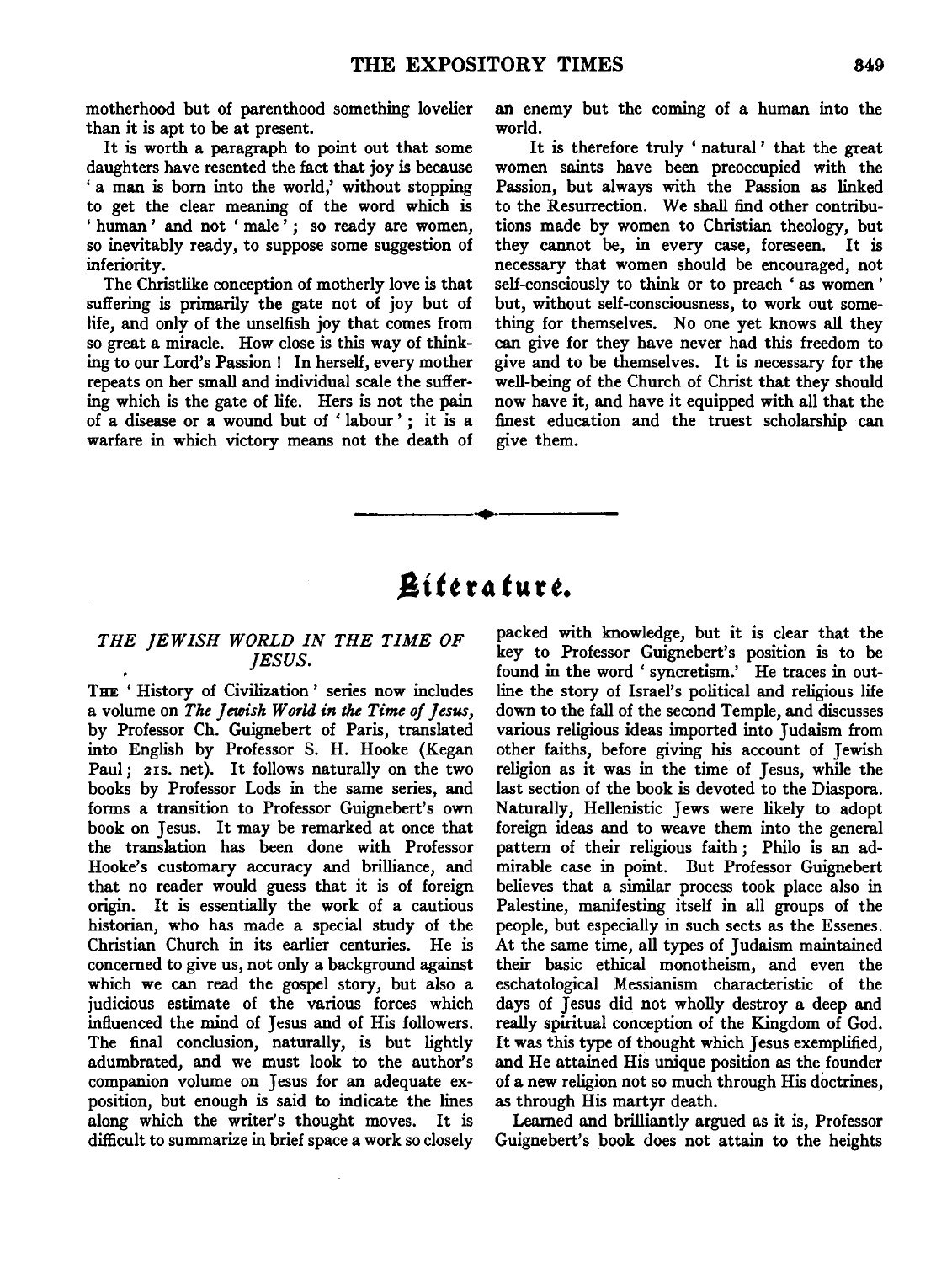of its predecessors, the two books by Professor Lods. The Old Testament section occasionally strikes a note which jars on the normal Old Testament student. The estimate of Palestinian Judaism is based too much on *a priori* reasoning ; the author does not see how the Jews could have kept their religion free from foreign admixture, and we feel that much of his reasoning on this matter is special pleading.

But where we should most definitely part company with him is in the estimate of Jesus at which he hints. The expression ' martyr death ' can be accepted only if we are prepared to throw over altogether the historicity of the gospel narrative. It seems more than probable that the Passion narratives were the earliest portions of the synoptic tradition to reach their present form, and the death of Jesus, as Mark depicts it, is emphatically not that of a 'martyr.' It is the result of a deliberate choice on the part of One who believed that only so could His end be attained. It has a positive efficacy which is absolutely different from the defensive testimony of the martyr. If we are to seek for the motive, we must look for it in the words of Jesus Himself. From the critical point of view the best attested of His sayings are those ascribed to Him at His last meal on earth, for we have them in a Pauline as well as in a Marean form. When Jesus linked His blood with the ancient Hebrew conception of religion as a Covenant, He left us in no doubt as to His conscious purpose. He died because He believed that man and God could not be brought into a valid and permanent unity except through the freely given life of a third party, and He, as the Messiah, must be the intermediary. He died to establish the New Covenant in His blood, and any attempt to interpret the life and death of Jesus, which is not based on this fundamental fact, stands self-condemned.

## *SPIRIT AND REALITY.*

The latest work of Nicolas Berdyaev to appear in English is *Spirit and Reality* (Geoffrey Bies ; 8s. 6d. net). Once more the translation has been well done by Mr. George Reavey, who has slipped merely in 'Irenius' for Irenæus and 'Philon' for Philo, and in once or twice writing ' Blessed ' instead of the usual ' St.' This volume, like all that Berdyaev has given us, is full of strong meat and stimulus to thought. He has an extraordinary knowledge of the history of philosophical thought, and manifests a very keen judgment in estimating its worth. He is charitable in his criticisms, and

never fails to indicate any point of value even in those thinkers from whose main position he diverges widely.

It is not an easy book to read. That is, unfortunately, specially true of the first chapter, which will not make much appeal except to those versed in philosophy. Yet we strongly advise those who have not gone deeply into philosophy not to be discouraged ; they will make their way quite comfortably through the other chapters. The style, too, improves as one reads on. We should say that the first chapter confutes the opinion that for clarity of presentation nothing can excel the short sentence with no subordinate clauses. We have little but such sentences, yet the argument is not always easy to follow. A further complication arises from this-it is not always clear whether Berdyaev is still expounding, or has begun to criticise somebody else's views. The student of philosophy will have no difficulty, but the ordinary reader will be sometimes puzzled and even misled.

It would be impossible within reasonable spacelimits to do justice to so ' meaty ' a book. It touches on many topics and casts light and new understanding upon all. For the critiques of ' Asceticism ' and ' Mysticism ' alone it would be a noteworthy volume. Let us try to exhibit what we take to be the main object. The state of society is enough to raise grave doubts and perplexities in any mind. What is to happen to civilization ? Whereon are our hopes to be based ? Berdyaev would answer-on a new liberation of 'spirit,' not in an ' Asceticism ' which with a view to save one's own soul cuts the world and the self apart, but an ' Asceticism ' which means a concentration and dedication of the will to save the world. Personal salvation, he holds, is not separable from social salvation. The Christian is called to save not himself only but his neighbour and, indeed, the world. The story of the ' spirit ' is tragic, and inevitably so. Free and ' inspired ' it has from time to time burst forth in a ' revolutionary ' movement, then it has been ' objectivized ' in symbols which become conventional and lifeless. Well, it must just summon itself to a new in-break. And what is most needed is that ' personal salvation ' should be re-thought, and its ' social ' implications clearly realized.

# *THE PAULINE THEOLOGY.*

In *St. Paul and the Church of the Gentiles* (Cambridge University Press; 15s. net) the Rev.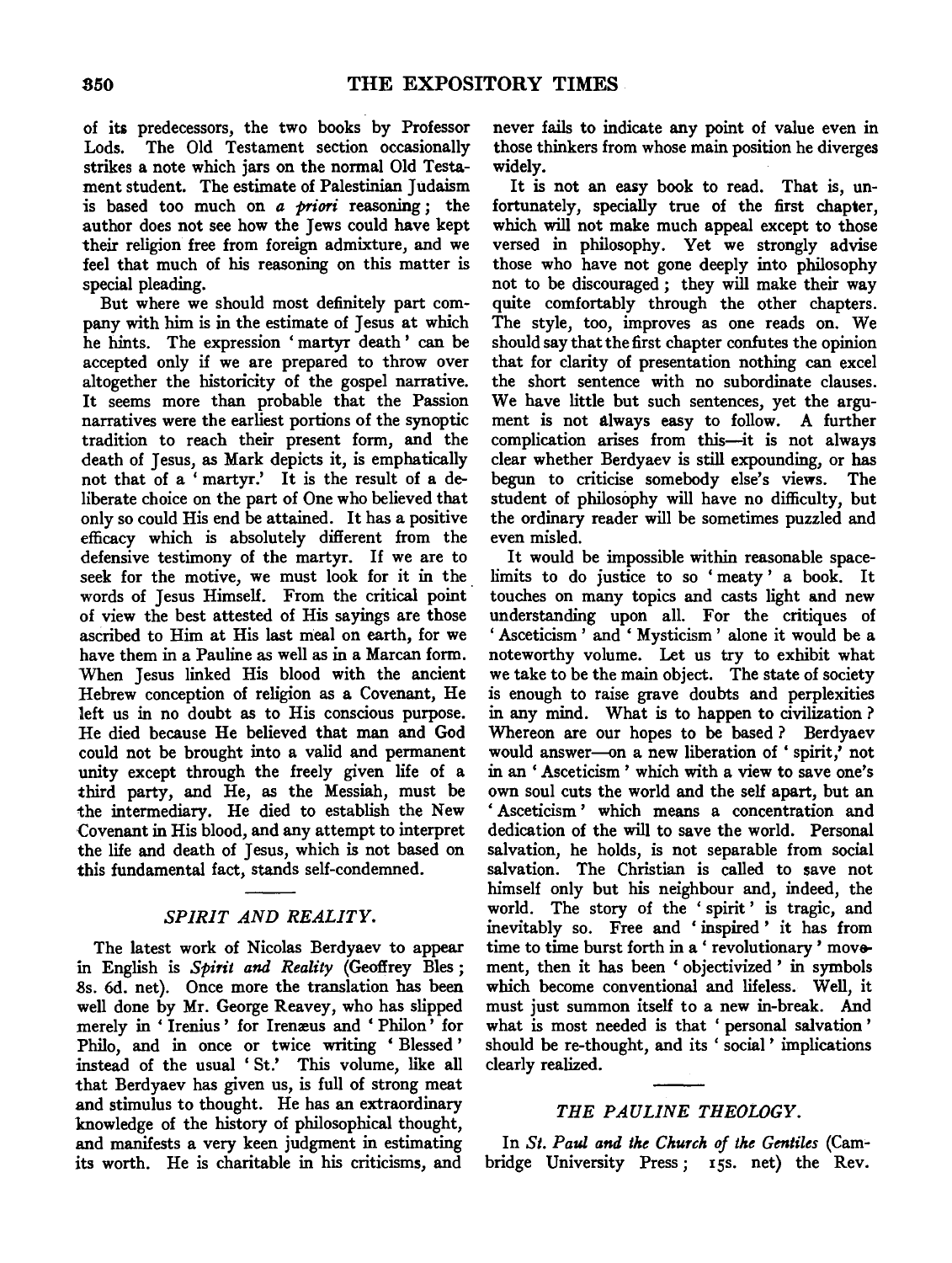Wilfred L. Knox, B.D., Hon. Canon of Ely, offers a study supplementing his earlier book on ' St. Paul and the Church of Jerusalem.' The aim is to interpret St. Paul's writings in the light of the conventional language of Hellenistic theology in which the Apostle expounded his theological thought to the Greek-speaking world. Only when read in this light are St. Paul's writings properly understood.

Of course Mr. Knox's adventure upon the field of Hellenistic thought takes him into a world of controversy. But he is abreast of the latest scholarship ; and one cannot but be impressed with the scholarly care as well as the broad and intimate learning his chapters display. They are appropriately followed by scholarly notes on such subjects as the Mandeans, the' Mysteries,' and the Descent of the Redeemer, and by elaborate and valuable indices.

It would be difficult to give in brief compass an account of the contents of the book, especially as the chapters are arranged on no obvious plan. The first chapter, 'The Failure of Eschatology,' seeks to show that St. Paul's chance meeting with serious philosophy on the Areopagus first compelled him to face the need of lifting the Christian message out of its primitive eschatological setting and adapting it to the general mental outlook of the Hellenistic world. Among the chapters whose titles give a definite clue to their contents are those on the Synagogue and the Gentiles, the Divine Wisdom, and the Life of the World to Come. The concluding chapter is a careful analysis of the Epistle (entirely worthy of its place by the side of those of his master) written by the ' Ephesian continuator.'

Mr. Knox allows that in one sense St. Paul turned Christianity into a mystery-religion, express ing it as he did in terms of Hellenistic cosmogony. But there is an essential difference between Pauline<br>Christianity and Hellenistic religion: Pauline Christianity and Hellenistic religion: Christianity is centred on the historical Jesus, whereas the central figures of Hellenistic cults are projected into the cosmos from the mind of man.

Mr. Knox concludes that St. Paul's transformation of Christianity from a system of Jewish apocalyptic into a religion of salvation by faith in the historical Jesus as the first-born of all creation was essential if Christianity was to survive and conquer the world. He adds, ' whether he was right or wrong in his faith that Jesus was the author of creation and the meaning of history is a matter which the study of Christian origins cannot

fail to raise ; it cannot within its own limits provide the answer.'

### *THE GOSPEL IN THE WORLD.*

Professor Godfrey E. Phillips, M.A., has given us in *The Gospel in the World* (Duckworth ; 5s. net) a Re-Statement of Missionary Principles as they appear in the light of to-day such as should prove of real value not only to ' missionary circles ' but to every church that takes seriously its call to bear its witness to the world. Mr. Phillips is Professor of Missions in Selly Oak Colleges, and in that capacity has as his special business the guidance of those who are preparing to go abroad as foreign missionaries. That is an important responsibility for the discharge of which Professor Phillips has excellent qualifications, and it is a responsibility that, in the case of the men (not, to the same extent, of the women) who are sent forth with the missionary message, has hitherto been by some of the chief ' sending ' churches in Great Britain very inadequately discharged. In other lands such· as America and Germany this responsibility has been taken much more seriously. But it is not only the missionaries sent forth by the Church but the Church itself that sends them that needs enlightenment as to the bases and bounds of its duty in this great matter and as to the manner in which that duty ought to be fulfilled and the spirit in which it should be undertaken. If Christianity is a worldreligion-and that is a claim which we must be able to defend at the present time-then we must take full account of our relations with the young churches that are arising on every continent and whose fellowship is as necessary to our welfare as our fellowship is to theirs. In the narrowed world of to-day there must be, as never before, the effort to think together on the part of all Christians so that we may know the fullness of our common Christian heritage, may recognize our mutual dependence, and may share our varying experiences of ' the many-coloured grace of Christ.'

This necessity and duty has been recognized in the formation of the World Council of Churches, and the fact that the younger churches of the mission lands have their place in the Christian world community that the World Council seeks to make more visible and real has been signalized by the recent appointment of Mr. William Paton of the International Missionary Council as one of the two secretaries of this new body. But even more important than such a unification in organization is the promotion of study and thought in reference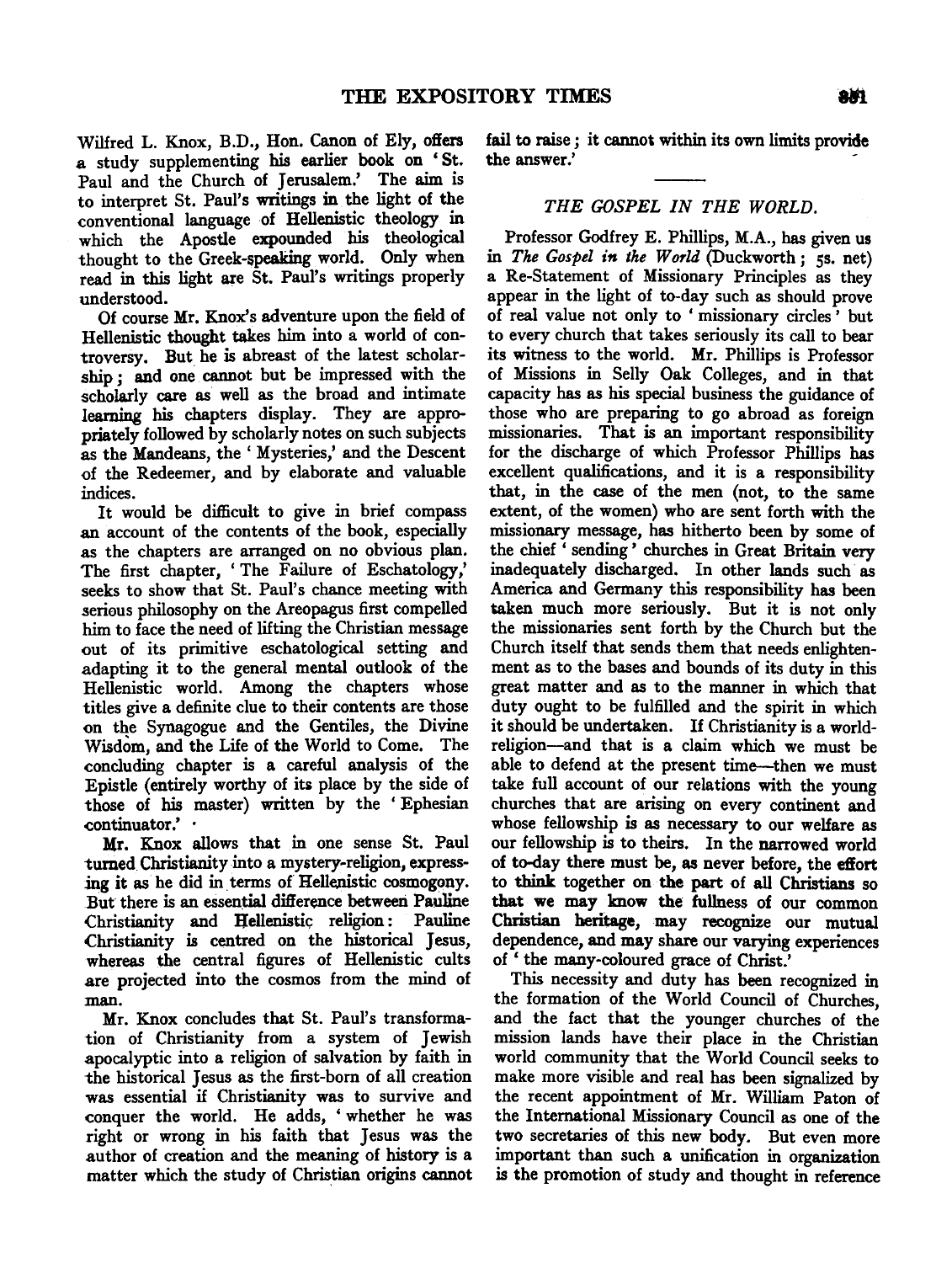to the principles that bind together in faith and in action the widely differing churches and that strengthen the bonds of their brotherhood. As a contribution to this end, Professor Phillips's little book is to be welcomed. Its range is wide, dealing as it does not only with a matter so fundamental as the authority of the Christian faith but also with questions of missionary method for the building up of a young church and of the place in evangelism of medical and educational work.

On all the subjects with which he deals Professor Phillips has wise counsel to give. His position in reference to the authority of the Christian message is indicated by his statement that on the one hand the American book ' Rethinking Missions ' insufficiently recognized 'special revelation,' while on the other hand, the Barthian attitude insufficiently recognizes ' general revelation.' Professor Phillips's position is more outspoken on the subject of what he calls ' general revelation ' than Dr. Kraemer's in his recent book appears to be. Dr. Kraemer was, perhaps, too much overborne by the Continental prestige of Barthianism to do justice to his own recognition that God ' shines revealingly through conscience.' If Dr. Kraemer only means that there are prophetic souls to whom God has spoken, then Professor Phillips goes much further. Dr. Hogg of Madras in a contribution to the discussion of this question at the Conference at Tambaram is surely right to hold that instead of this converse of God with man being something sporadic it must be described as a continual striving of the Divine Spirit which passes none of all His human children by. Much remains to be said in regard to those two modes of God's manifestation and the subject will, we trust, be studied with diligence in all its aspects. One is glad to find Professor Phillips defending the work in this sphere of J. N. Farquhar than whom no one has written with fuller knowledge of the subject or a more loyal Christian conviction.

Professor Phillips rightly upholds the value of the Old Testament in the face of its detractors. He suggests that it is useful to converts· from Animism as being nearer in the social structure that it issues from to their level of understanding. That may be so, but its appeal lies much more surely in the fact that it dwells upon some of the simple, basal elements in a true conception of what God is-' a God of truth and without iniquity, just and right is He.' It is Jehovah, the living God, whom we find there made known in His deliverance of His people. That is why Pandita

Ramabai prized her Old Testament and why General Chiang Kai-shek studies Jeremiah.

# *THE APOCALYPSE.*

· In *Anthropology and the Apocalypse* (Macmillan; 10s. 6d. net) the Rev. Vacher Burch, D.D., has given us a book which is provocative in the good, as well as in the less happy sense of the word. We wish he would learn to speak just a little more kindly and gratefully of those who have preceded him in his particular subject, in this case, the exposition of the Apocalypse. It is as true of Dr. Burch as of others--0ther men have laboured and he has entered into their labours. Then, while it is apt to be irritating to find a writer referring the reader too often to previous books that he has written, that is nothing compared to the irritation of being referred, as Dr. Burch refers us, to books that he has not yet published. Then, while we are frequently referred to a primitive Semitic folk-saga of ' *the Man* ' and told it lies behind all the Old Testament and all Jewish Apocalypses of which it was a main creative factor, it is a pity that this saga is not fully described in a connected fashion. It is far from satisfying to be told that the saga may be traced in the most ancient writings of all the important Semitic peoples ; we want to be told what precisely the saga was, apd Dr. Burch leaves us to quarry throughout his book for an answer.

When we have got rid of all that, we are free to acknowledge that Dr. Burch's volume will be provocative in the good sense. We welcome the high appreciation he expresses of 'John' the 'genius' who brought the writing of Apocalypses to a climax and to an end. The ' Revelation of Jesus ' which he produced is not a Christianized compilation from preceding or contemporaneous Jewish Apocalypses, you do not explain it, or begin to explain it, by piling up similarities from them; it is a work highly original, and of great beauty and value. The summary of it with which Dr. Burch closes, brings that out distinctly. While his criticism of Charles's views may not command universal assent, it is at least fair criticism which, we think, no future writer on the Apocalypse can ignore. The notion that not Rome but Jerusalem is the city on the seven hills is ingenious, but even less likely to win ready assent. But we have certainly got something to think over.

# *CHRISTIANITY AND ECONOMICS.*

As to the relationship of religion to economics two foolish attitudes have been too frequently taken. On the one hand, one has heard from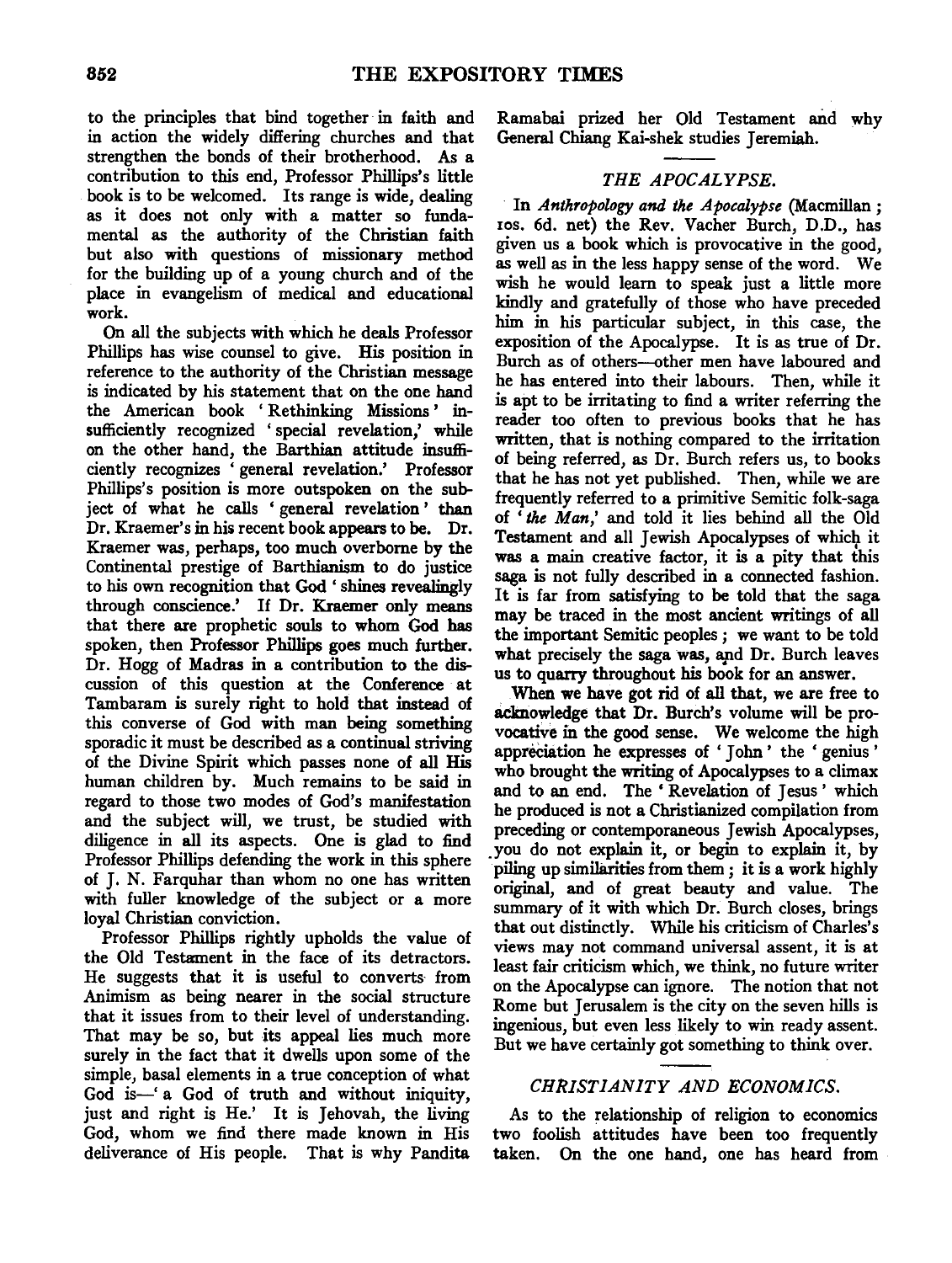pulpit and platform statements like this : ' If. only quit and platform statements like this: If only all men were truly Christian, all economic problems<br>would disappear.' Only ignorance lies behind Only ignorance lies behind such optimism. It is plain that the economic problem of any group is partly constituted by such things as climate, density of population, and natural resources and facility for working them. It is equally obvious that Christianity can do nothing to modify such data. On the other hand, some have spoken of 'Economic Law' as though it was a Law of Nature, absolutely impersonal. That, too, is fallacious. For economics is con $cerned$  with persons; so is religion; and it is the function of religion to modify the persons who live under any economic advantage or disadvantage. There has been published a little book, Christianity and Economics (Macmillan; 5s. net) in which one who is both a distinguished economist and a careful student of the New Testament, Lord Stamp, clears the ground for us, and shows how foolish both the extreme views adduced really are. Having justified his method of approach to the subject, Lord Stamp deals in illuminating fashion with the economic background of the New Testament; the teaching of Jesus to His times; Christian doctrine or economic affairs in the past; fundamental Christian principles : the present-day attitude of the churches. and general considerations and conclusions. This list of chapter-headings will show that Lord Stamp deals with the subject in the way that will be most useful for ministers who feel that on economic questions they ought not to be dumb, but are perplexed as to what Christianity has to say. It would be unfair to set forth here what Lord Stamp's conclusions are, as unfair as to reveal the solution in a review of a mystery novel. This is a book which should be in the hands of every minister. It will save him from stupid, ill-informed judgments and silly public statements; it will even give him new light on some of our Lord's parables. It will show him what Christianity can do, and what it cannot do, in the economic field.

#### *THE PSALMS.*

 $T$  Hebrew Psalter still retains its unique  $T$ Ine Hebrew Psalter still retains its unique position in the Christian world. Both in public and in private worship it serves to nourish and express our spiritual life. The fact has received this book of very real value. further illustration in two books recently published by the S.P.C.K. The former of the two is entitled Announcing the Psalms and Lessons (6s. net), and we owe it to Dr. Oscar Hardman. It does not contain the actual text, but gives to each Psalm and  $23$ 

Lesson a short title which may be read before~  $\frac{1}{2}$  snort title which may be read before the Scripture passage itself to indicate its nature and message. The method may prove valuable, but it needs the guidance of a scholar like Dr. Hardman to make it effective. The Preface is an unusually important part of the book, for it contains valuable advice as to the general method of announcing portions of the Bible to be read or sung. Dr. Hardman is Professor of Pastoral and Liturgical Theology at King's College, London, and few men. have a better right than he to speak on such a subject. His suggestions are certainly such as would enhance that spirit of intelligent reverence which is essential to true worship.

The object of the second book, The Psalms arranged for Private Worship, by Brother George,  $O.S.P.$  (5. net), is to guide the private devotions of Christians who rely on expert direction, but, for various reasons, are unable to make full use of the Offices as indicated in the Book of Common Prayer. Most of the Psalms are given, in whole or in part. in the language of the Prayer Book, with modifications. The latter have a double purpose. On the one hand, they make clear the meaning of the text by eliminating terms whose meaning has altered since the sixteenth century, or which are inadequate to express the Hebrew. A good example is the substitution of 'love' for 'mercy' as a rendering of the Hebrew hesed. Brother George has also attempted in some degree to apply the findings of recent scholarship to the text of the Psalter. Unfortunately he has allowed himself to be unduly influenced, directly and indirectly, by Briggs, whose textual and metrical theories are very far from being representative. Kittel would have been a safer guide. Further, there are a few critical notes at the end of the book, but it is difficult to see why this very small number of points has been selected for special explanation. This weakness, however, detracts but little from the devotional value of the book, and its usefulness is enhanced by the inclusion of forms of prayer (though these sometimes suggest public rather than private worship) and of Collects suitable to a large number of special occasions. The maintenance of a private life of devotion is essential to all of us, and we cannot doubt that Christians who are accustomed to seek help from set forms of worship will find

### *SOME BOOKS ON RELIGIOUS EDUCATION.*

 $T_{\rm eff}$  important of a number of  $\sim$   $T_{\rm eff}$  on  $\sim$   $T_{\rm eff}$  on  $\sim$ The most important of a number of books on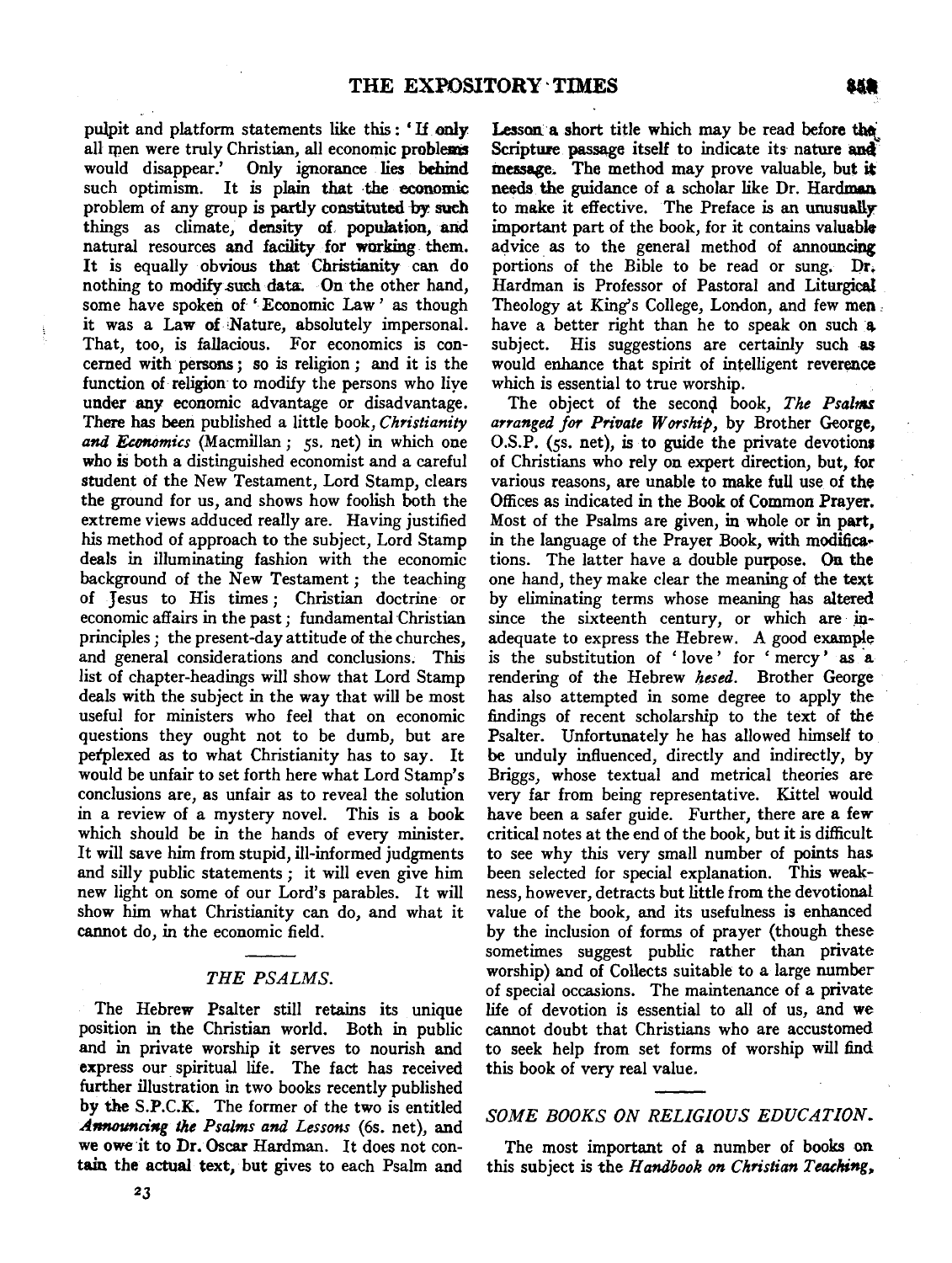for Use with Agreed Syllabuses, published by the Sheldon Press at the low price of 4s. 6d. net. It is issued under the auspices of a large editorial committee of scholars and teachers, the principal editor being Dr. Basil A. Yeaxlee. This book is based on the ' Oxford Handbook of Religious Knowledge' (edition for use in Provided Schools), published in 1933, but it has a much wider scope, and in certain respects is richer in its content. The editors belong to both the Anglican and Free churches, and the present handbook is not based on any particular syllabus but is designed as a companion to any syllabus. The handbook may be said to have two purposes--- to put at the disposal of the teacher the assured results of modem scholarship, and to give a certain amount of guidance in the method of teaching particular narratives. One admirable feature of the book, in addition, is that it emphasizes the duty of giving *religious* education. Method in teaching is not the only, or even the primary, consideration. The primary aim of the teacher is not to deal with the ' facts ' but to convey the message of the Bible, the Christian teaching which the Bible yields.

The book begins with notes on some subjects of special interest or difficulty, and then goes on to a detailed treatment of the narrative in the Old and New Testaments, interspersed by sections on 'Elementsof theChristianFaithandLife,'such as Prayer, Belief, Bible Reading, the Creed, and Christian Duties. It is impossible to praise too highly the admirable manner in which this work has been done. The scholarship is impeccable, and the help given to the teacher in the treatment of the Biblical material is invaluable. Every teacher, whether in day school or Sunday school, ought to have a copy of this book at hand. We have only two criticisms to offer. There should have been a list of books for further study. And there should be a list of Sctipture passages to which the teacher may tum to find any particular incident.

Of the other books under review two deal with the study of child life. *A Study of Childhood and Youth,* by Miss E. Mildred Nevill (Pilgrim Press; 3s. 6d. net), contains the result of years of loving observation of children by a scholarly and sympathetic mind. Miss Nevill is a practising psychologist, and ' runs ' a Centre to which parents bring their children for consultation. But she is not merely a theoretical psychologist. Her conclusions have been reached by close and friendly contact with children themselves, backed by strong sense and restraint. Her advice to parents and teachers on their relations with children is charac~

terized by practical wisdom. She recognizes that the real happiness of children is found, not in play centres and the like, but in the atmosphere of love and understanding surrounding the child from birth. And her sane outlook may be recognized from one of her *dicta* : ' Any one who can wean children away from the " goodness " which is not natural to the particular age they have reached without their noticing it, is a friend indeed.' The four sections of the book are headed: 'Child Study,' 'Growth and Development,' 'Different Types,' and ' Difficult Types.'

*Understanding Child,en,* by Lewis Joseph Sherrill (Abingdon Press;  $\mathfrak{F}_{1.25}$ ), is on the same lines as the book just mentioned, except that religious education is constantly in view. The author is Professor of Religious Education in Louisville, Kentucky, and has had a wide experience in the training of teachers. He emphasizes the fact that Christian education is the development of Christian personalities in a Christian social order. Two of the points he stresses frequently are that the influential factors in training children are, 'first, friendship with them, and second, their social relationship, such as home and church. There is perhaps not the same *warmth* in this book as in Miss Nevill's, but it is full of real knowledge, lavishly imparted in ways that supply sound guidance for any one who has to do with children. An American writer is often a whale on statistics, and it may interest the reader to know that the average number of words in the vocabulary of a child of one year is 9; at two years it increases to 528 ; at three to 910 ; and at fourteen to 9400. The fact has a bearing on the teaching of children.

The fourth book is of a different kind-The *Etlueational W01k of the Church,* by Mr. Nevin C. Harner (Abingdon Press; \$1.25). Like the former book it is one of the series of ' Religious Education Texts ' on the general subject of Christian Leadership. The subject of this particular book is of vital moment to the Church generally. The whole future of the Church depends on whether she can capture and keep the youth of our time. If she loses the child, at any stage, she is bound to decline in everything that matters. The author, who is a Professor at Lancaster Theological Seminary (in America), is well aware of this, and in his book discusses the factors which are involved in the success of the Church in this great task. He deals with the nature of Christian education, the training for Church membership, the minister and his young people, the home, the developing. of lay workers, the school and its place in the Church, and other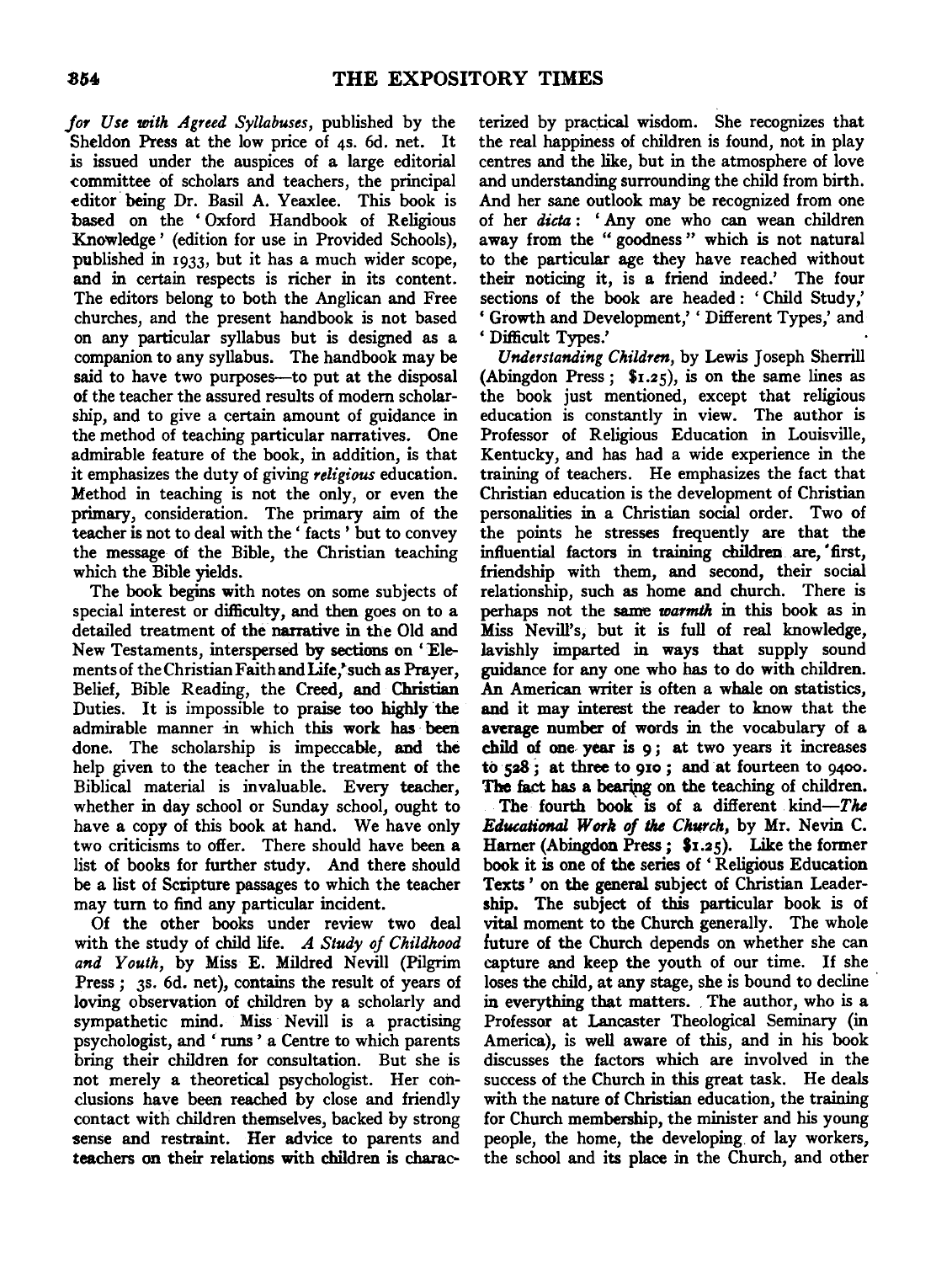cognate matters. With one emphatic assertion that figures largely in his book we are in hearty agreement, namely, that the minister is the key to the whole problem, or, as the author puts it, ' the minister holds a strategic place in building the insights and methods of Christian education into the life of the Church '! Such a book as this is needed as much in this country as in America, for the problem it deals with is the central problem for the Church to-day.

#### *THE CHURCH IN THE WORLD.*

*The World Mission of the- Church* (International Missionary Council; 1s. 6d. net) is the title.of the volume which contains the findings and recommendations of the ' World Meeting ' of the International Missionary Council held at Tambaram, near Madras, in the latter part of December. These findings have the importance that comes from the fact that they embody the conclusions of a representative conference of Christians from the chuiches of ' every country under heaven ' who came together-for the first time in history-to consider the task of the Church in the world. In the Preface to this Report it is claimed that this Meeting ' contained within its membership more knowledge of the actual work of the Christian Church throughout the world than has ever been assembled.' The very variety of circumstance and experience there represented gives a unique importance to this record of the decisions arrived at.

The Conference was divided into fifteen sections, each of which submits its findings. The subjects considered range from ' the faith by which the Church lives ' to ' the economic basis of the Church ' and' co-operation and unity,' and the recommendations arrived at provide material which must be closely studied by every one interested in the expansion of Christianity throughout the world, and in the ways in which the Christian gospel may ·in many varying environments be so planted that · it shall take root downwards and bear fruit upwards.

Two questions dominate the Report and underlie most of its findings. The one is the question of the central message that the Church is called to proclaim by speech and life and of the authority by which this is done. The other relates to the ' desirable things ' that the nations may bring with them as they enter the Church and to the marks by which they are to be distinguished as truly ' desirable.' These two questions are interdependent, and upon the answers that are given to them depend the health and fruitfulness of the Church, whether it be the ' older ' or the ' younger ' Church. The ' world Church ' to which they all belong is not to be a colourless, ' deracinated ' thing, a grey and inhuman Nirvana. . Some one has said that there are twelve gates to the New Jerusalem, and every one of them is a pearl. The races will come by these gates, laying at the feet of Christ their racial heritages and taking them up again as the earthen vessels that can contain the supreme treasure. It is necessary that the churches ' become firmly rooted in the heritage and fellowship of the Church universal.' But at the same time ' they should be rooted in the soil of their own country.' The reconciliation of these two demands forms a main problem in the creation of a living Church. God in Christ must be its vital centre, dwelling in its members and shining through the many-coloured windows of their regenerated being. ' While we are still in perennial need of renewal, we have a foretaste of the reality of the Body of Christ and the blessed company of all faithful people when we experience that sense of fellowship and oneness with fellow-believers from all races, cultures and nationalities which triumphs even over the tension and bitterness created by war and conflict.'

The fact that the Church is the Body of Christ is never forgotten in these discussions, but the final harmony which that name signifies is far as yet from being attained. The younger churches are by no means content that this should remain a far-off, divine event, and one of the most poignant pages in the Report contains an appeal by them that this disunion, ' which is both a stumbling-block to the faithful and a mockery to those without,' should come to an end.

There is much here that should awaken both shame for the unworthy witness to our faith that we of the older churches are bearing to the world, and thankfulness for the new life of the younger churches with their intolerance for our failures and their hope of a better future. ' God grant to the Church,' the Report concludes, 'to take the story of His love to all mankind, till that love surround the earth, binding the nations, the races and the classes into a community of sympathy for one another, undergirded by a deathless faith in Christ.'

# *EUCHARIST IC ORIGINS.*

~

*The Early Eucharist* (S.P.C.K.; 12s. 6d. net), by Mr. Felix L. Cirlot, is a revision of a meritorious thesis submitted by the author to the General Theological Seminary of New York City for the degree of Doctor of Theology. It owes not a little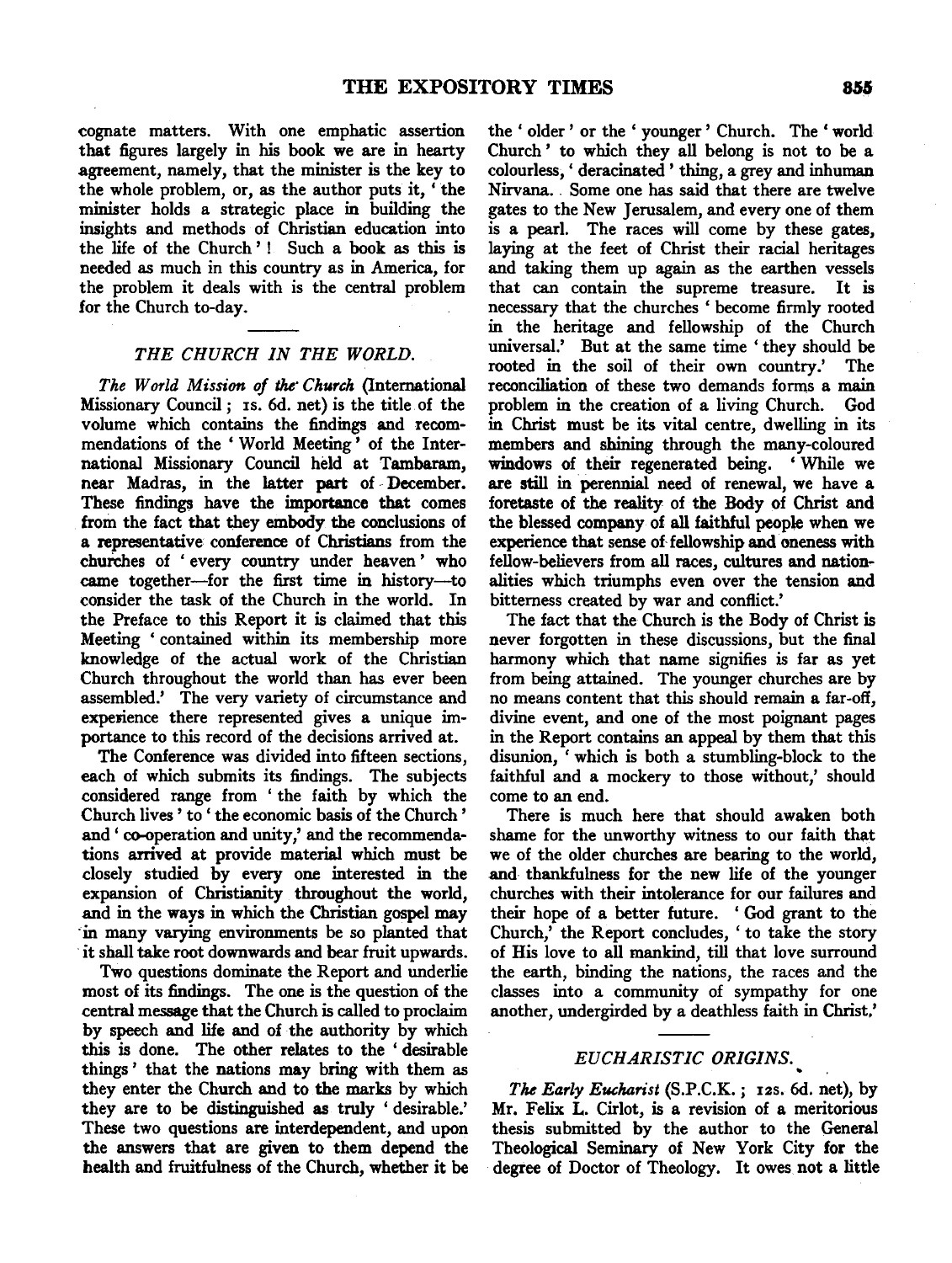to the directing hand of the well-known New Testament scholar, Dr. Burton Scott Easton. The author here presents in succession his studies of the Jewish Background, the Agape, the Early Liturgy, the Early Doctrine of the Eucharist as a Sacrifice, and the Eucharistic Sacrifice in the First Two Centuries. In this last study we are taken backwards and not forwards in history, and the backward movement is contained in the last two studies, the first of St. John, Hebrews, and St. Paul, and the other of the Origins of the Eucharist. There are nine more or less elaborate appendices.

The author would justify his somewhat novel method on the grounds that it represents the order of his own researches and that by coming from the developed doctrine or practice to the inchoate we may be enabled to read back into the original texts something that may be missed by the Biblical exegete. For example, he is of opinion that the realistic interpretation of the ' flesh and blood ' passage in Jn 6 is reinforced through doctrinal studies ; or again, that through doctrinal studies, we are led to surmise that the  $m$ omere and  $\frac{1}{2} m \mu \nu \eta \sigma \nu s$ of 1 Co 1124. 25 means ' offer' and ' memorial' respectively (not, 'Do this in remembrance of Me/ but,' Offer this for My memorial').

The author has certainly been frank about his way of approach to the New Testament sources, but there are many who would be dubious as to the value of his method, especially if they would not be inclined to admit his ' really startling view ' that ' the high sacramentalism of St. Paul's Eucharistic doctrine, including his belief that the body and blood of Christ are really present and received in the Eucharist, was already the common faith of Palestinian Jewish Christianity well before the Gentiles began to flock into the Church, and was really received by St. Paul from that source.'

The author is to be congratulated on the completion of an intricate piece of study, and in the acuteness and learning his book displays.

We recently printed a notice of the second volume of the wireless talks on *An Outline of Church History: From the Acts of the Apostles to the Reformation* (Allen & Unwin; 4s. 6d. net). The third volume has now appeared, dealing with Christian Thought and Life. The speakers were Dr. Matthews, Dean of St. Paul's; Father D'Arcy, S.J.; Professor Allison Peers; Professor Owst; Mr. Bernard Manning ; Professor Main of Glasgow University ; and Mr. W. A. Pantin. The subjects are: Scholastic Philosophy; The Work of St. Thomas Aquinas;

The Mystics of the Middle Ages; Christian Piety in the Middle Ages; Wyclif, Luther, and Calvin;. The Monasteries, Chantries and Colleges in the later Middle Ages ; and The English Parish Church and its Service in the later Middle Ages. These are· fascinating subjects, and the speakers are suitably attached to their own topics. An endeavour has been made to use very simple language, and for the most part successfully. These talks must have· brought new knowledge to many listeners, enabling them to fill in wide blanks in their historical equip-. ment. They also serve to show the decisive place which the Christian Church has held in the story of man's quest for truth and goodness. It should be added that this series is being edited by the competent hands of Miss Caroline M. Duncan-Jones.

A remarkably interesting book on what the author calls ' Creative Quests' comes from America. *-Christianity and the Creative Quests,* by Gaius Glenn Atkins (Cokesbury Press;  $$2.00$ ). The writer, who is Professor of Sociology in Auburn Theological Seminary, thinks that the confusions of our time are due to the fact that we have lost sight of our proper goals. He therefore embarks on an inquiry into the goals that have been sought in the past and the relation these have to the Christian faith, with a view to setting us on the right path. In successive chapters he describes the prophet's quest for the will of God in history, the thinker's quest for intellectual integrity, the moralist's quest for a moral mastery over time and chance, the quest of the divided soul for redemption, the search for an assuring authority, and the quest for a social order in which spiritual values can be re-established. These discussions are saved from abstractness by their attachment in all cases to great personalities, and further interest is lent to the discussion by the author's wide reading and felicitous illustration. We should single out the chapter on the quest for authority as the best in the book, but the book as a whole will be welcomed appreciatively for its combination of literary and religious values.

*Every Morning* (Hodder & Stoughton; 5s. net) is a book of daily readings compiled by Mr. Arthur A. Taylor. A page is given to every day of the year. The daily reading consists of a single sentence of Scripture, often a verse of a psalm, followed by two or three appropriate quotations from various writers. The Christian Year is not mentioned as its dates vary annually, but the texts chosen and the quotations selected follow generally the line. of the Christian festivals. Some readers will feel that the Scripture portion of the daily reading is all too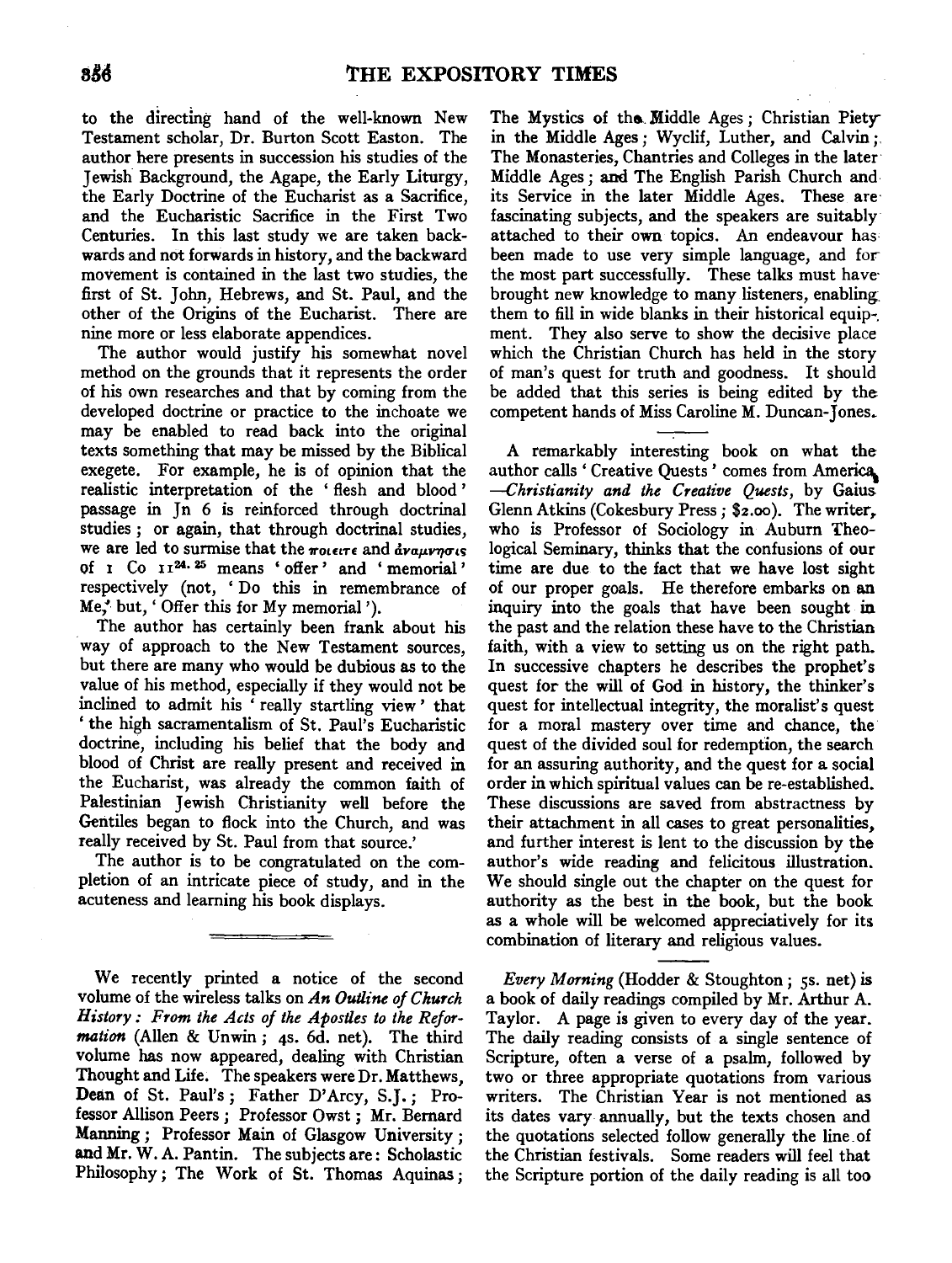brief, but the illustrative passages are well chosen. As a glance at the Index shows the writer has ~eaned in many fields and brought back many precious sheaves with him.

'Those who have listened to the Rev. Pat McCormick's broadcasts from St. Martin-in-the-Fields will welcome his Lenten book, *Starting .Afresh* (Longmans; 2s. 6d. net). The book came out of one of his broadcasts, which was given in response to an appeal by a young couple who were ·dissatisfied with their life. It contains simple -counsel about the problems that meet us all on the way. The metaphor of the ' daily walk ' is pursued throughout, and deals with the ' Highway ·Code,' the stages on the journey, the wrong turnings, watching one's step, and even 'the meals by the way.' But whatever the topic, there is always the easy, companionable chat by the fireside, and always the fine sincere spirit. You will nowhere :get better guidance than here, and nowhere meet any one better qualified to give it. This is a deeply -experienced, simple, and helpful book.

Canon Peter Green, D.D., has written a short and simple account of our Lord's earthly life under the title of *The Gospel Story* (Longmans; 2s. 6d. net). It is primarily intended 'for use in mission schools abroad,' but it should prove serviceable to many people at home. Considering its brevity it is wonderfully comprehensive and is above all else dear and readable. Canon Green has his own ideas of how things happened, and there are points in his narrative where he allows free play to a sanctified imagination in order to give coherence and vividness to the various Gospel records. These suggestions may not always win the assent of the reader, but as the writer very sensibly says : ' If when you have read any story in the Gospels, and prayed over it, you think you see a different way of explaining it, follow your own idea.' There are a number of brief but useful appendices on special points of interest.

The problem of Church and State is more alive to-day than it has been for generations. The old .conflict between the civil and religious powers has broken out afresh with even greater intensity than before. The universalism of the Christian Faith has come into collision with the exclusive nationalism of the Totalitarian State. The claims of God and of Cæsar are in sharp contradiction. With such thoughts in mind we turned with expectancy to *Roman and Christian Imperialism,* by Mr. J. Westbury-Jones, M.A., Ph.D. (Macmillan; 10s. net). To our disappointment, however, we found

the title of this otherwise excellent book very misleading. There is here practically no treatment of the great theme which the title suggests, no discussion of the fundamental principles which set Christianity in opposition to the imperium of Rome and cleared the lists for the age-long conflict. On the other hand, the writer has given us an immense mass of information about the reciprocal influence of the Roman world and the Christian Faith in the early centuries. A multitude of writers, ancient and modem, are quoted, and at times it is difficult to see the wood for the trees. But the statutes and terminology of Roman law and the social institutions of the Empire have been deeply searched for material which throws floods of light on the New Testament writings and the life of the Early Church. Perhaps too little allowance is made for the influence of the Old Testament and the creative energy of the Faith, as when, for example, it is said that ' Rome taught the Church the great idea of imperialism,' or, again, ' Mithraism was able to impose on Christian practice its own Sun-day in place of the Sabbath.' But the bobk will be found to be a perfect mine of information about the whole environment into which the gospel came, and particularly the juridical ideas and practices which steeped the thought and coloured the language of St. Paul.

Mr. W. E. Vine, M.A., has for many years been working on *An Expository Dictionary of N.T. Words, A Comprehensive Dictionary of the Original Greek Words with their Precise Meanings for English Readers.* It is to be in four volumes, and the first,  $A-D$ , is now issued (Oliphants ; 10s. 6d. net). It is obvious that much hard work has been expended, and the fruit is worthy. Mr. Vine's plan is to take a word occurring in the A.V. or R.V., indicate what is the Greek word so translated; and what a variety of Greek words may be involved, and give a careful explanation. The work may, therefore, be described as fundamentally an analytical concordance, but it is far more than that. For the class of non-academic students of Scripture specially in view the work will be of great value ; and even for those who can read the New Testament in the original its utility will not be small.

The activity of Sir Flinders Petrie shows no sign of slackening. Apart from his usual excavating, which must absorb a large amount of time, his literary output continues unabated. In *The Making of Egypt* (Sheldon Press; 12s. 6d. net) he presents us with a comprehensive and most instructive